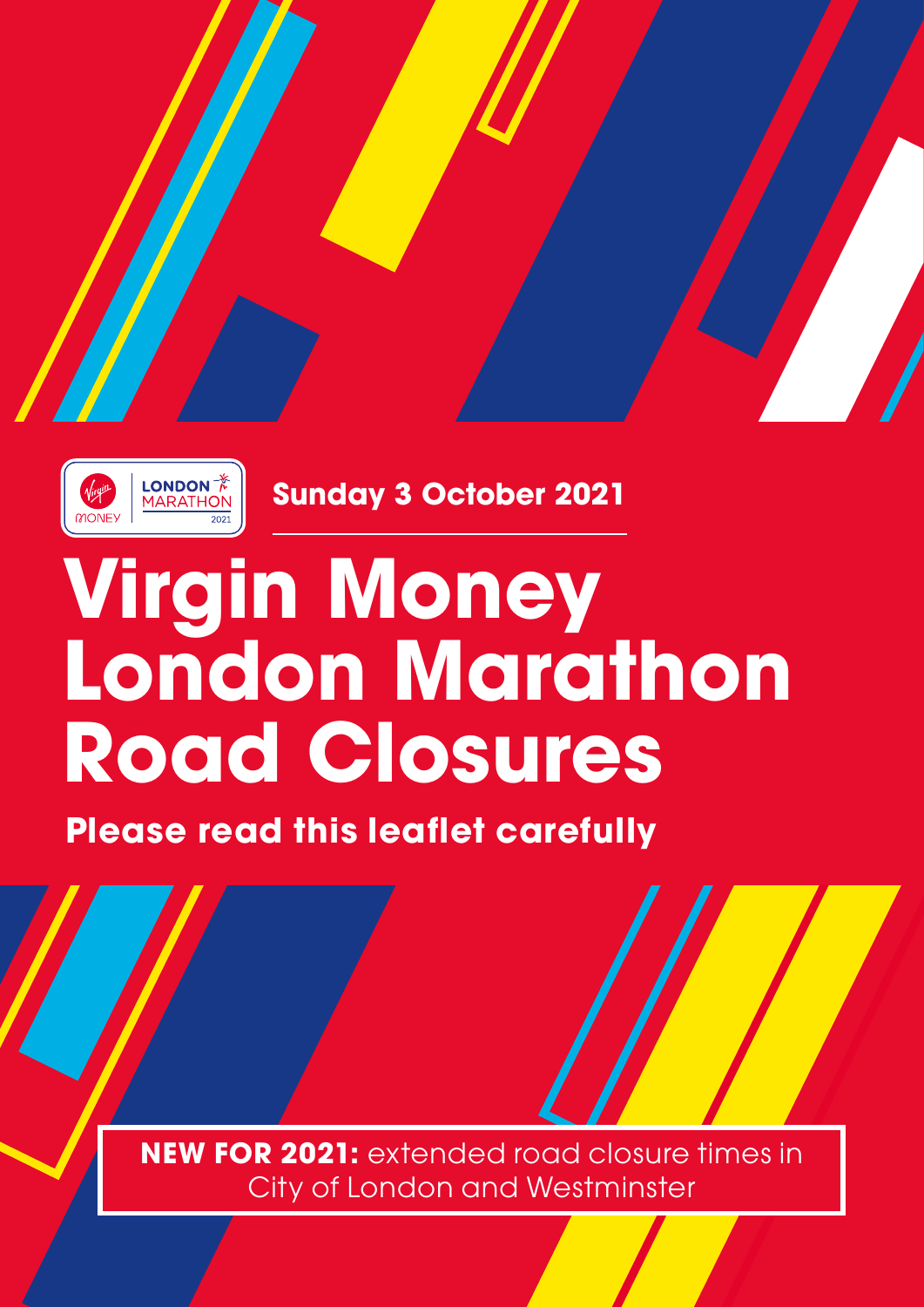#### Greenwich Greenwich Foot **Deptford** Greenwich High Road Croom's Hill Creek Roa<sup>d</sup> The Avenue Ma<sub>rta Hill</sub> Blackheath Hill Prince of Wales Road Charlton Way Trafalgar Road Red Start Line **Blue** Start Line Cutty Sark 6 7 **Deptford Bridge Cutty Sark 8 Cutty Sark and Road Cutty Sark and Road Cutty Sark and Road Cutty Sark and Road Cutty Sark and Road Cutty Sark and Road Cutty Sark and Road Cutty Sark and Road Cutty Sark and Road Cutty Sark and Road Cutty Sa for Maritime Greenwich Greenwich** 10 Blackheath =



# **RESTRICTIONS**



The 41st annual edition of the world's greatest marathon takes place on Sunday 3 October and will require road closures and parking restrictions in your area.

This leaflet provides details of the road closures and there is further information available online at **virginmoneylondonmarathon.com/roadclosure[s](http://virginmoneylondonmarathon.co.uk/
road-closures)**

Advance warning signs will be displayed in affected roads in the build-up to Race Day and stewards and police officers will be present on the day itself to help answer your queries. Thank you for your cooperation and understanding in helping to make the 2021 Virgin Money London Marathon a success.

In 2019, the event raised a record-breaking £66.4 million for charity, bringing the

overall sum raised since the event was founded in 1981 to more than £1 billion. With your support, this year's race is aiming to raise even more.

If you have any questions or require further assistance, please visit our website or contact **[helpdesk@](mailto:helpdesk%40londonmarathonevents.co.uk?subject=) [londonmarathonevents.co.uk](mailto:helpdesk%40londonmarathonevents.co.uk?subject=)** The helpdesk is open from 09:00 to 17:00 Monday to Friday.

# THE 2021 VIRGIN MONEY LONDON MARATHON – THE 41ST RACE

# Local information for residents and businesses

## ISLE OF DOGS

There is no longer a dedicated vehicle lane along Westferry Road. Residents on the east and west side of Westferry Road will be able to exit onto Westferry Road and travel south to Manchester Road until 09:00 on Sunday 3 October. From 09:00 no vehicle movements will be possible until after 16:00.

Event motorcyclists, assisted by stewards, will be available to guide vehicles along Westferry Road when it is safe to do so before 09:00 or after 16:30 only. Residents will be unable to return to Westferry Road until the roads are fully reopened.

## GREENWICH FOOT TUNNEL

The Greenwich Foot Tunnel will be open, however, it will be busy crossing south to north with queues anticipated. The Foot Tunnel will be closed north to south between 10:30 and 12:30. Alternative arrangements are in place on the DLR services from Island Gardens.

# ST JAMES'S PARK

The following closure and reopening times apply to roads in and around St James's Park:

# THE MALL AND MARLBOROUGH ROAD:

- Closed from 05:00 on Friday 1 October - Reopen at 18:00 on Monday 4 October

# SPUR ROAD, CONSTITUTION HILL, HORSE GUARDS ROAD AND BIRDCAGE WALK (EASTBOUND):

- Closed from 06:00 on Saturday 2 October - Reopen at 06:00 on Monday 4 October

BIRDCAGE WALK (WESTBOUND) - Birdcage Walk will be open for westbound traffic until 06:30 on Sunday and will reopen at 06:00 on Monday.

# CANARY WHARF



Now the construction works in Heron Quays Road are complete, the Virgin Money London Marathon is returning to its traditional route through Canary Wharf. Shops, cafes, restaurants and transport links remain open as usual.

# ROTHERHITHE

In conjunction with Bacon's College, there will once again be a scheme that will enable residents of the Rotherhithe Peninsula to exit the area while the event road closures are in place.

Bacon's College on Timber Pond Lane will provide a free, secure, overnight parking facility on its premises for use by local residents. The car park will be in operation from 16:00 on Saturday 2 October until 18:00 on Sunday 3 October. Residents can leave their cars securely parked and return on foot at any time during the road closure period to collect vehicles and exit the peninsula.

From the College, the route out is via Timber Pond Road, Poolmans Street, Needleman Street, Surrey Quays Road, Lower Road. Residents requiring access should use Hawkstone Road, Lower Road, Surrey Quays Road, Needleman Street, Poolmans Street and Timber Pond Road and may leave their cars at Bacon's College until the roads reopen.

## **WAPPING**

Residents of Wapping are affected by the route as it passes along The Highway between miles 13 to 14 and again on the opposite carriageway between miles 21 to 22. Free local parking is available for Wapping residents at Bishop Challoner School, from 16:00 on Saturday 2 October until 18:00 on Sunday 3 October. Access to the School is via Commercial Road and Steel's Lane. Residents can leave their cars securely parked and return on foot at any time. Parked vehicles should exit the area northbound towards Commercial Road, which is open westbound.

A vehicle crossing point will operate at the junction of The Highway and Glamis Road during the road closure period, allowing entry and exit north and south. Residents are advised that vehicles will NOT be able to cross while there are runners on both carriageways of The Highway (between approximately 09:30 and 15:00 on Sunday 3 October). Residents on foot are also advised to use the pedestrian subway at the junction of The Highway and Glamis Road.

## **ABOVE**

# PARKING

Please assist us by parking your vehicle off the route on the evening of Saturday 2 October.

Vehicle removals

will start at 06:00 on Sunday 3 October along the whole of the route.

If your vehicle is relocated by event contractors, please visit **trace.london** to find it.

Thank you for your cooperation and understanding.

The 2021 Virgin Money London Marathon route